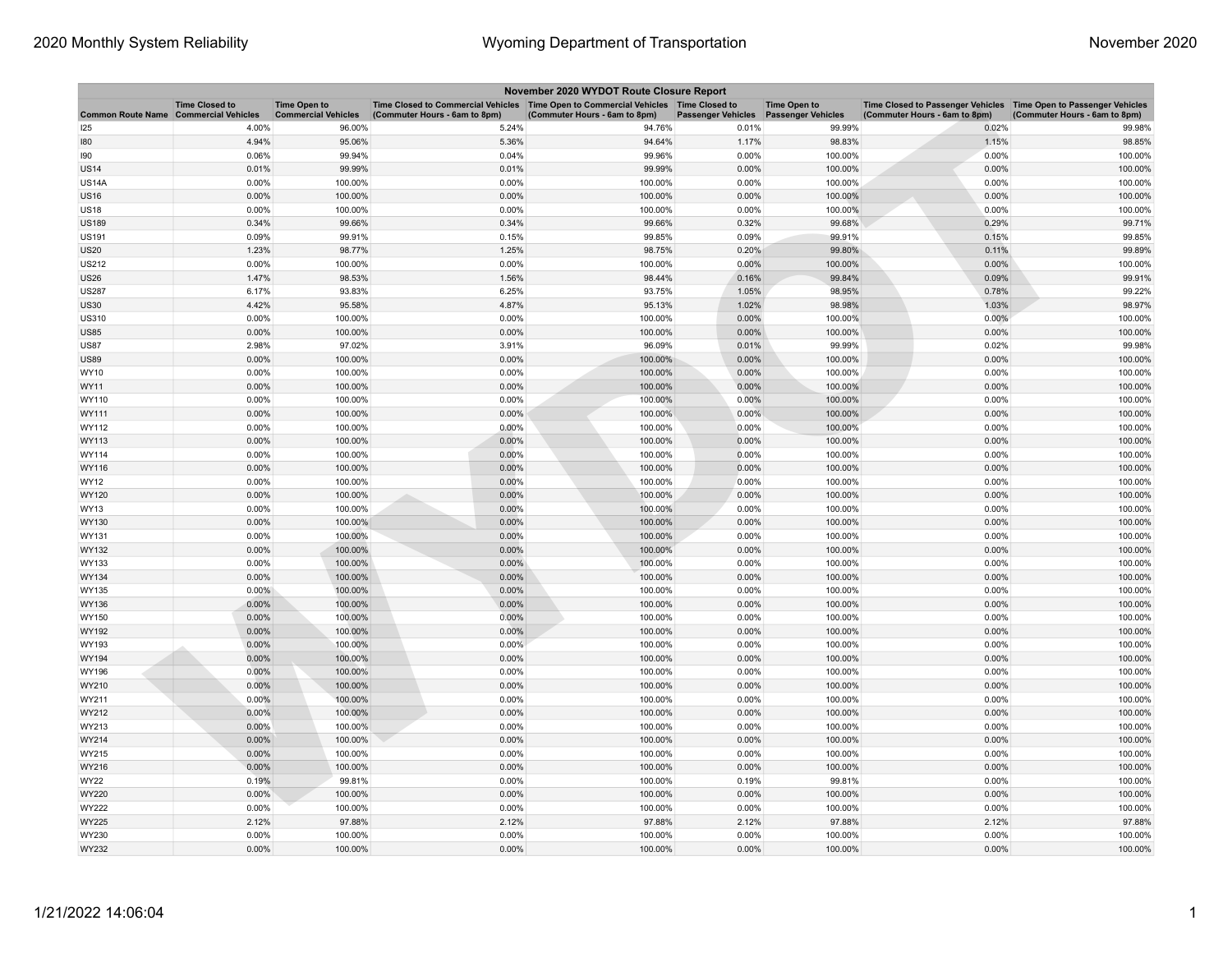| November 2020 WYDOT Route Closure Report     |                       |                                                   |                                                                                                                       |                               |                           |                                                  |                                                                                                    |                               |  |
|----------------------------------------------|-----------------------|---------------------------------------------------|-----------------------------------------------------------------------------------------------------------------------|-------------------------------|---------------------------|--------------------------------------------------|----------------------------------------------------------------------------------------------------|-------------------------------|--|
| <b>Common Route Name Commercial Vehicles</b> | <b>Time Closed to</b> | <b>Time Open to</b><br><b>Commercial Vehicles</b> | Time Closed to Commercial Vehicles  Time Open to Commercial Vehicles  Time Closed to<br>(Commuter Hours - 6am to 8pm) | (Commuter Hours - 6am to 8pm) | <b>Passenger Vehicles</b> | <b>Time Open to</b><br><b>Passenger Vehicles</b> | Time Closed to Passenger Vehicles Time Open to Passenger Vehicles<br>(Commuter Hours - 6am to 8pm) | (Commuter Hours - 6am to 8pm) |  |
| WY233                                        | 0.00%                 | 100.00%                                           | 0.00%                                                                                                                 | 100.00%                       | 0.00%                     | 100.00%                                          | 0.00%                                                                                              | 100.00%                       |  |
| WY235                                        | 0.00%                 | 100.00%                                           | 0.00%                                                                                                                 | 100.00%                       | 0.00%                     | 100.00%                                          | 0.00%                                                                                              | 100.00%                       |  |
| WY236                                        | 0.00%                 | 100.00%                                           | 0.00%                                                                                                                 | 100.00%                       | 0.00%                     | 100.00%                                          | 0.00%                                                                                              | 100.00%                       |  |
| WY237                                        | 0.00%                 | 100.00%                                           | 0.00%                                                                                                                 | 100.00%                       | 0.00%                     | 100.00%                                          | 0.00%                                                                                              | 100.00%                       |  |
| WY238                                        | 0.00%                 | 100.00%                                           | 0.00%                                                                                                                 | 100.00%                       | 0.00%                     | 100.00%                                          | 0.00%                                                                                              | 100.00%                       |  |
| WY239                                        | 0.00%                 | 100.00%                                           | 0.00%                                                                                                                 | 100.00%                       | 0.00%                     | 100.00%                                          | $0.00\%$                                                                                           | 100.00%                       |  |
| WY24                                         | 0.00%                 | 100.00%                                           | 0.00%                                                                                                                 | 100.00%                       | 0.00%                     | 100.00%                                          | 0.00%                                                                                              | 100.00%                       |  |
| WY240                                        | 0.00%                 | 100.00%                                           | 0.00%                                                                                                                 | 100.00%                       | 0.00%                     | 100.00%                                          | 0.00%                                                                                              | 100.00%                       |  |
| WY251                                        | 0.00%                 | 100.00%                                           | 0.00%                                                                                                                 | 100.00%                       | 0.00%                     | 100.00%                                          | 0.00%                                                                                              | 100.00%                       |  |
| WY257                                        | 0.00%                 | 100.00%                                           | 0.00%                                                                                                                 | 100.00%                       | 0.00%                     | 100.00%                                          | 0.00%                                                                                              | 100.00%                       |  |
| WY258                                        | 8.71%                 | 91.29%                                            | 8.29%                                                                                                                 | 91.71%                        | 0.00%                     | 100.00%                                          | 0.00%                                                                                              | 100.00%                       |  |
| WY259                                        | 0.00%                 | 100.00%                                           | 0.00%                                                                                                                 | 100.00%                       | 0.00%                     | 100.00%                                          | 0.00%                                                                                              | 100.00%                       |  |
| WY270                                        | 0.00%                 | 100.00%                                           | 0.00%                                                                                                                 | 100.00%                       | 0.00%                     | 100.00%                                          | 0.00%                                                                                              | 100.00%                       |  |
| WY28                                         | 5.79%                 | 94.21%                                            | 6.11%                                                                                                                 | 93.89%                        | 1.95%                     | 98.05%                                           | 1.44%                                                                                              | 98.56%                        |  |
| WY296                                        | 0.00%                 | 100.00%                                           | 0.00%                                                                                                                 | 100.00%                       | 0.00%                     | 100.00%                                          | 0.00%                                                                                              | 100.00%                       |  |
| WY313                                        | 0.00%                 | 100.00%                                           | 0.00%                                                                                                                 | 100.00%                       | 0.00%                     | 100.00%                                          | 0.00%                                                                                              | 100.00%                       |  |
| WY320                                        | 0.00%                 | 100.00%                                           | 0.00%                                                                                                                 | 100.00%                       | 0.00%                     | 100.00%                                          | 0.00%                                                                                              | 100.00%                       |  |
| WY321                                        | 0.00%                 | 100.00%                                           | 0.00%                                                                                                                 | 100.00%                       | 0.00%                     | 100.00%                                          | 0.00%                                                                                              | 100.00%                       |  |
| WY331                                        | 0.00%                 | 100.00%                                           | 0.00%                                                                                                                 | 100.00%                       | 0.00%                     | 100.00%                                          | 0.00%                                                                                              | 100.00%                       |  |
| WY335                                        | 0.00%                 | 100.00%                                           | 0.00%                                                                                                                 | 100.00%                       | 0.00%                     | 100.00%                                          | 0.00%                                                                                              | 100.00%                       |  |
| WY336                                        | 0.00%                 | 100.00%                                           | 0.00%                                                                                                                 | 100.00%                       | 0.00%                     | 100.00%                                          | 0.00%                                                                                              | 100.00%                       |  |
| WY338                                        | 0.00%                 | 100.00%                                           | 0.00%                                                                                                                 | 100.00%                       | 0.00%                     | 100.00%                                          | 0.00%                                                                                              | 100.00%                       |  |
| WY34                                         | 0.00%                 | 100.00%                                           | 0.00%                                                                                                                 | 100.00%                       | 0.00%                     | 100.00%                                          | 0.00%                                                                                              | 100.00%                       |  |
| WY340                                        | 0.00%                 | 100.00%                                           | 0.00%                                                                                                                 | 100.00%                       | 0.00%                     | 100.00%                                          | 0.00%                                                                                              | 100.00%                       |  |
| WY343                                        | 0.00%                 | 100.00%                                           | 0.00%                                                                                                                 | 100.00%                       | 0.00%                     | 100.00%                                          | 0.00%                                                                                              | 100.00%                       |  |
| WY345                                        | 0.00%                 | 100.00%                                           | 0.00%                                                                                                                 | 100.00%                       | 0.00%                     | 100.00%                                          | 0.00%                                                                                              | 100.00%                       |  |
| WY350                                        | 0.00%                 | 100.00%                                           | 0.00%                                                                                                                 | 100.00%                       | 0.00%                     | 100.00%                                          | 0.00%                                                                                              | 100.00%                       |  |
| WY351                                        | 0.00%                 | 100.00%                                           | 0.00%                                                                                                                 | 100.00%                       | 0.00%                     | 100.00%                                          | 0.00%                                                                                              | 100.00%                       |  |
| WY352                                        | 0.00%                 | 100.00%                                           | 0.00%                                                                                                                 | 100.00%                       | 0.00%                     | 100.00%                                          | 0.00%                                                                                              | 100.00%                       |  |
| WY353                                        | 0.00%                 | 100.00%                                           | 0.00%                                                                                                                 | 100.00%                       | 0.00%                     | 100.00%                                          | 0.00%                                                                                              | 100.00%                       |  |
| WY371                                        | 0.00%                 | 100.00%                                           | 0.00%                                                                                                                 | 100.00%                       | 0.00%                     | 100.00%                                          | 0.00%                                                                                              | 100.00%                       |  |
| WY372                                        | 0.00%                 | 100.00%                                           | 0.00%                                                                                                                 | 100.00%                       | 0.00%                     | 100.00%                                          | 0.00%                                                                                              | 100.00%                       |  |
| WY374                                        | 0.00%                 | 100.00%                                           | 0.00%                                                                                                                 | 100.00%                       | 0.00%                     | 100.00%                                          | 0.00%                                                                                              | 100.00%                       |  |
| WY387                                        | 0.00%                 | 100.00%                                           | 0.00%                                                                                                                 | 100.00%                       | 0.00%                     | 100.00%                                          | 0.00%                                                                                              | 100.00%                       |  |
| WY390                                        | $0.00\%$              | 100.00%                                           | 0.00%                                                                                                                 | 100.00%                       | 0.00%                     | 100.00%                                          | 0.00%                                                                                              | 100.00%                       |  |
| WY410                                        | 0.00%                 | 100.00%                                           | 0.00%                                                                                                                 | 100.00%                       | 0.00%                     | 100.00%                                          | 0.00%                                                                                              | 100.00%                       |  |
| WY411                                        | 0.00%                 | 100.00%                                           | 0.00%                                                                                                                 | 100.00%                       | 0.00%                     | 100.00%                                          | 0.00%                                                                                              | 100.00%                       |  |
| WY412                                        | 0.00%                 | 100.00%                                           | 0.00%                                                                                                                 | 100.00%                       | 0.00%                     | 100.00%                                          | 0.00%                                                                                              | 100.00%                       |  |
| WY414                                        | 0.00%                 | 100.00%                                           | 0.00%                                                                                                                 | 100.00%                       | 0.00%                     | 100.00%                                          | 0.00%                                                                                              | 100.00%                       |  |
| WY430                                        | 1.31%                 | 98.69%                                            | 2.24%                                                                                                                 | 97.76%                        | 1.31%                     | 98.69%                                           | 2.24%                                                                                              | 97.76%                        |  |
| WY431                                        | 0.00%                 | 100.00%                                           | 0.00%                                                                                                                 | 100.00%                       | 0.00%                     | 100.00%                                          | 0.00%                                                                                              | 100.00%                       |  |
| WY450                                        | 0.00%                 | 100.00%                                           | 0.00%                                                                                                                 | 100.00%                       | 0.00%                     | 100.00%                                          | 0.00%                                                                                              | 100.00%                       |  |
| WY487                                        | 0.00%                 | 100.00%                                           | 0.00%                                                                                                                 | 100.00%                       | 0.00%                     | 100.00%                                          | 0.00%                                                                                              | 100.00%                       |  |
| WY50                                         | 0.00%                 | 100.00%                                           | 0.00%                                                                                                                 | 100.00%                       | 0.00%                     | 100.00%                                          | 0.00%                                                                                              | 100.00%                       |  |
| WY51                                         | 0.00%                 | 100.00%                                           | 0.00%                                                                                                                 | 100.00%                       | 0.00%                     | 100.00%                                          | 0.00%                                                                                              | 100.00%                       |  |
| WY530                                        | 0.00%                 | 100.00%                                           | 0.00%                                                                                                                 | 100.00%                       | 0.00%                     | 100.00%                                          | 0.00%                                                                                              | 100.00%                       |  |
| WY585                                        | 0.00%                 | 100.00%                                           | 0.00%                                                                                                                 | 100.00%                       | 0.00%                     | 100.00%                                          | 0.00%                                                                                              | 100.00%                       |  |
| WY59                                         | 0.00%                 | 100.00%                                           | 0.00%                                                                                                                 | 100.00%                       | 0.00%                     | 100.00%                                          | 0.00%                                                                                              | 100.00%                       |  |
| WY70                                         | 0.02%                 | 99.98%                                            | 0.00%                                                                                                                 | 100.00%                       | 0.02%                     | 99.98%                                           | 0.00%                                                                                              | 100.00%                       |  |
| WY71                                         | 0.00%                 | 100.00%                                           | 0.00%                                                                                                                 | 100.00%                       | 0.00%                     | 100.00%                                          | 0.00%                                                                                              | 100.00%                       |  |
| WY72                                         | 0.00%                 | 100.00%                                           | 0.00%                                                                                                                 | 100.00%                       | 0.00%                     | 100.00%                                          | 0.00%                                                                                              | 100.00%                       |  |
| WY77                                         | 0.00%                 | 100.00%                                           | 0.00%                                                                                                                 | 100.00%                       | 0.00%                     | 100.00%                                          | 0.00%                                                                                              | 100.00%                       |  |
| WY789                                        | 0.14%                 | 99.86%                                            | 0.19%                                                                                                                 | 99.81%                        | 0.14%                     | 99.86%                                           | 0.19%                                                                                              | 99.81%                        |  |
| WY89                                         | 0.00%                 | 100.00%                                           | 0.00%                                                                                                                 | 100.00%                       | 0.00%                     | 100.00%                                          | 0.00%                                                                                              | 100.00%                       |  |